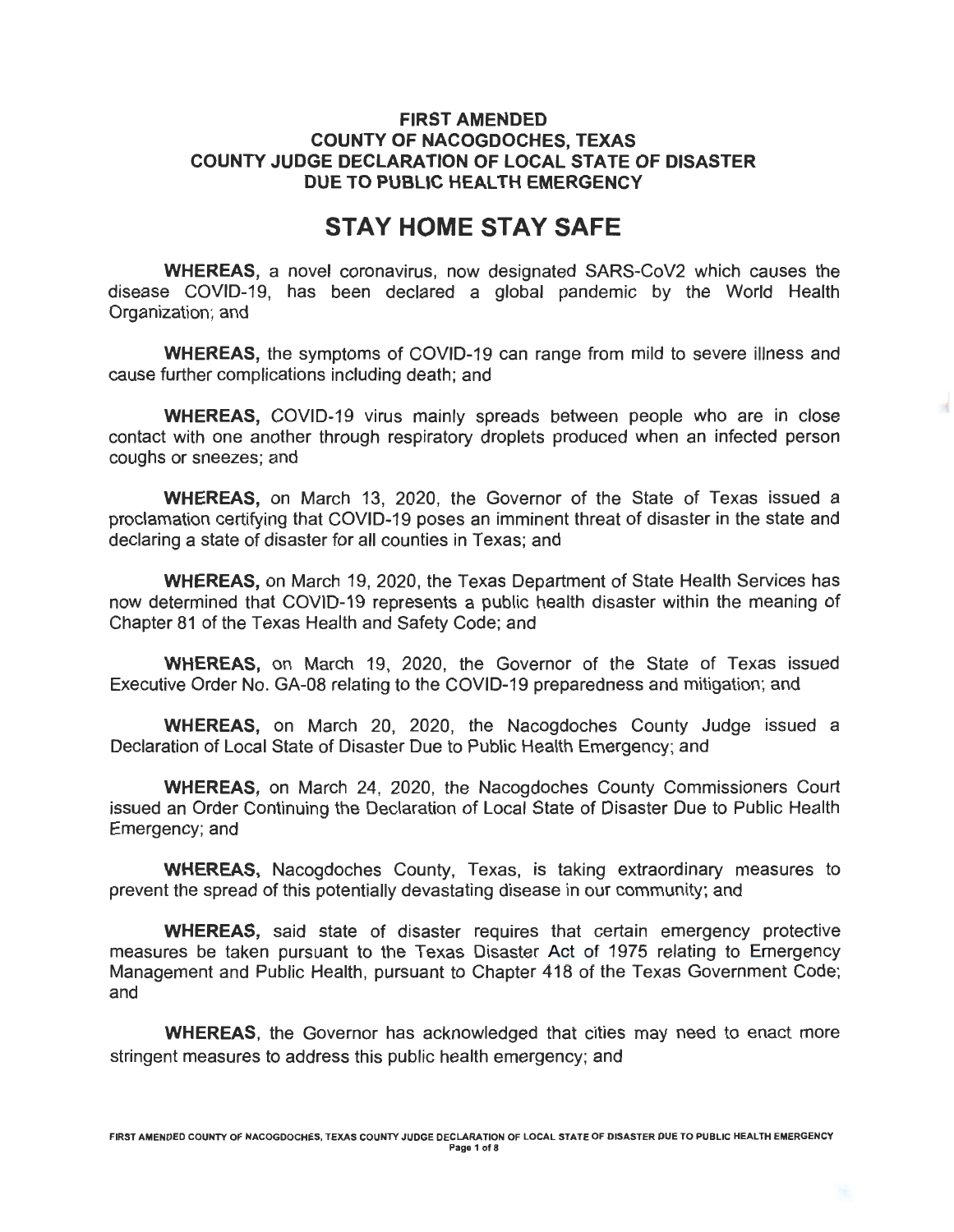**WHEREAS,** COVID-19 has now been confirmed to be present in Nacogdoches County, Texas and the confirmed number of cases in Texas continues to grow.

#### **NOW THEREFORE, THE MARCH 20, 2020, COUNTY OF NACOGDOCHES TEXAS COUNTY JUDGE DECLARATION OF LOCAL STATE OF DISASTER DUE TO PUBLIC HEALTH EMERGENCY, IS AMENDED AS FOLLOWS:**

**SECTION 1.** That this First Amended County of Nacogdoches, Texas County Judge Declaration of Local State of Disaster Due to Public Health Emergency shall be given prompt and general publicity and filed with County Clerk.

**SECTION 2.** That I, Greg Sowell, Nacogdoches County Judge, have determined, based upon information from local medical professionals and the recommendation of the County Health Physician, that extraordinary and immediate measures must be taken to respond quickly to prevent and slow down community spread of COVID-19.

**SECTION** 3. That a local state of disaster for public health emergency is hereby declared for Nacogdoches County, Texas, pursuant to Section 418.108(a) of the Texas Government Code.

**SECTION 4.** That all individuals currently living in Nacogdoches County, Texas (the "County"), are ordered to shelter at their place of residence. To the extent individuals are using shared or outdoor spaces, they must at all times as reasonably possible maintain social distancing of at least six feet from any other person when outside their residence. All persons may leave their residences only for Essential Activities, Essential Government Functions, or to operate Essential Businesses, all as defined below. Individuals experiencing homelessness are exempt from this Section, but are strongly urged to obtain shelter, and entities are strongly urged to make such shelter available as soon as possible and to the Maximum extent practicable, and to utilize Social Distancing Requirements in their operations.

**SECTION** 5. That all businesses with a facility in the County, except Essential Businesses as defined below, are required to cease all activities at facilities located within the County except Minimum Basic Operations, as defined below. For clarity, businesses may also continue operations consisting exclusively of employees or contractors performing activities at their own residences (i.e., working from home). All Essential Businesses are encouraged to determine essential staff necessary to operate and send non-essential staff home. To the greatest extent feasible, Essential Businesses shall Comply with Social Distancing Requirements as defined below, including but not limited to when any customers are standing in line.

**SECTION** 6. All public and private gatherings of greater than 10 people occurring outside a household or living unit are prohibited, except for the limited purposes as expressly permitted in below. Nothing in this Order prohibits the gathering of members of a household or living unit.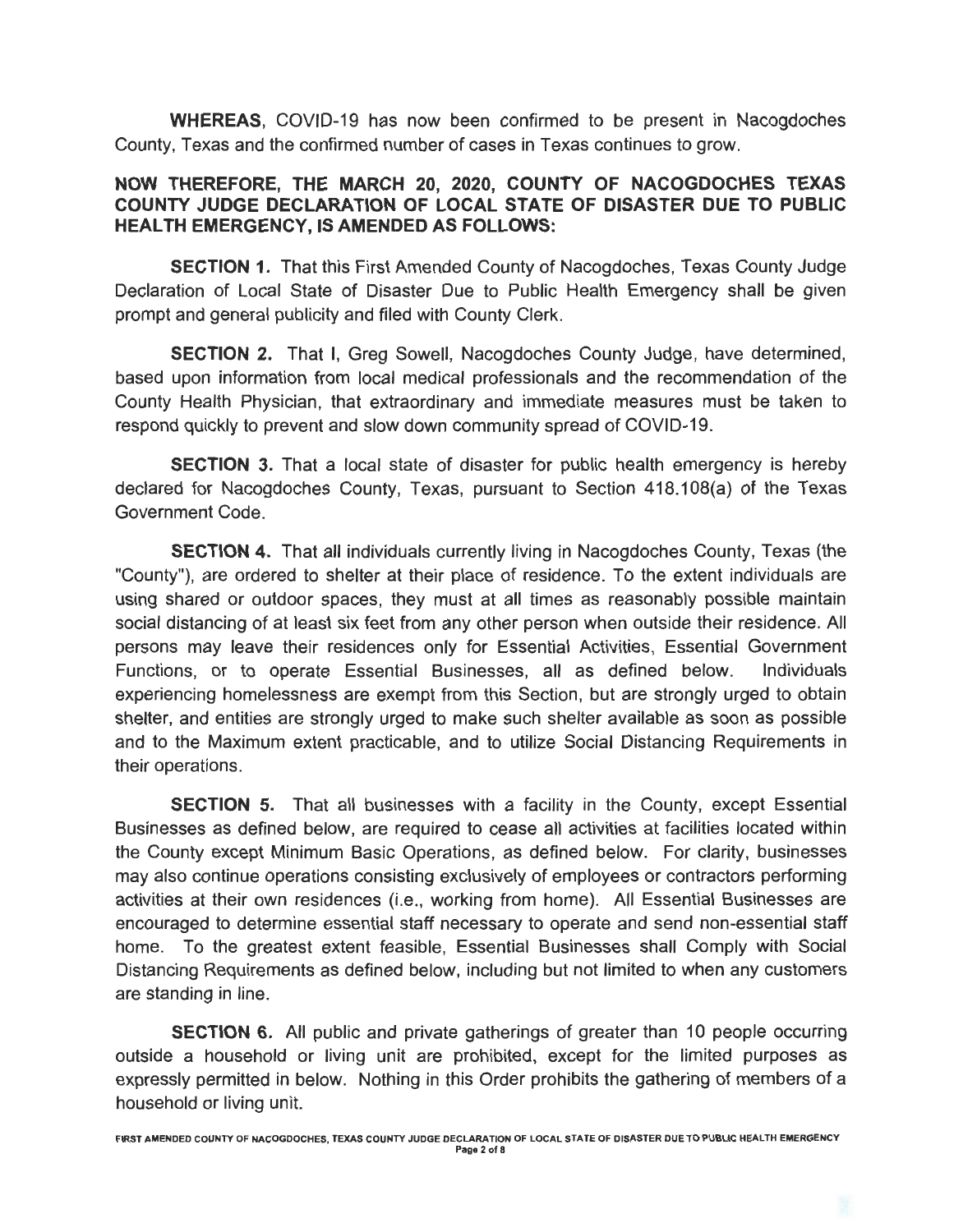**SECTION 7.** All travel, except Essential Travel and Essential Activities as defined below, is prohibited. People must use public transit only for purposes of performing Essential Activities or to travel to and from work to operate Essential Businesses or maintain Essential Governmental Functions. People riding on public transit must comply with Social Distancing Requirements as defined below, to the greatest extent feasible. This Order allows travel into or out of the County to perform Essential Activities, operate Essential Businesses, or maintain Essential Governmental Functions.

**SECTION 8.** Definitions and Exemptions.

# **Essential Activities.**

For purposes of this Order, individuals may leave their residence only to perform any of the following **"Essential Activities:"** 

- To engage in activities or perform tasks essential to their health and safety, or to the health and safety of their family or household members (including, but not limited to, pets), such as, by way of example only and without limitation, obtaining medical supplies or medication, visiting a health care professional, or obtaining supplies they need to work from home;
- To obtain necessary services or supplies for themselves and their family or household members, or to deliver those services or supplies to others, such as, by way of example only and without limitation, canned food, dry goods, fresh fruits and vegetables, pet supply, fresh meats, fish, and poultry, and any other household consumer products and products necessary to maintain the safety, sanitation, and essential operation of residences;
- To engage in outdoor activity, provided the individuals comply with Social Distancing Requirements as defined below, such as, by way of example and without limitation, walking, hiking, running or riding a bicycle;
- To perform work providing essential products and services at an Essential Business or to otherwise carry out activities specifically permitted in this Order, including Minimum Basic Operations; and
- To care for a family member or pet in another household.

However, people at high risk of severe illness from COVID-19 and people who are sick are urged to stay in their residence to the extent possible, except as necessary to seek medical care.

## **Healthcare Operations**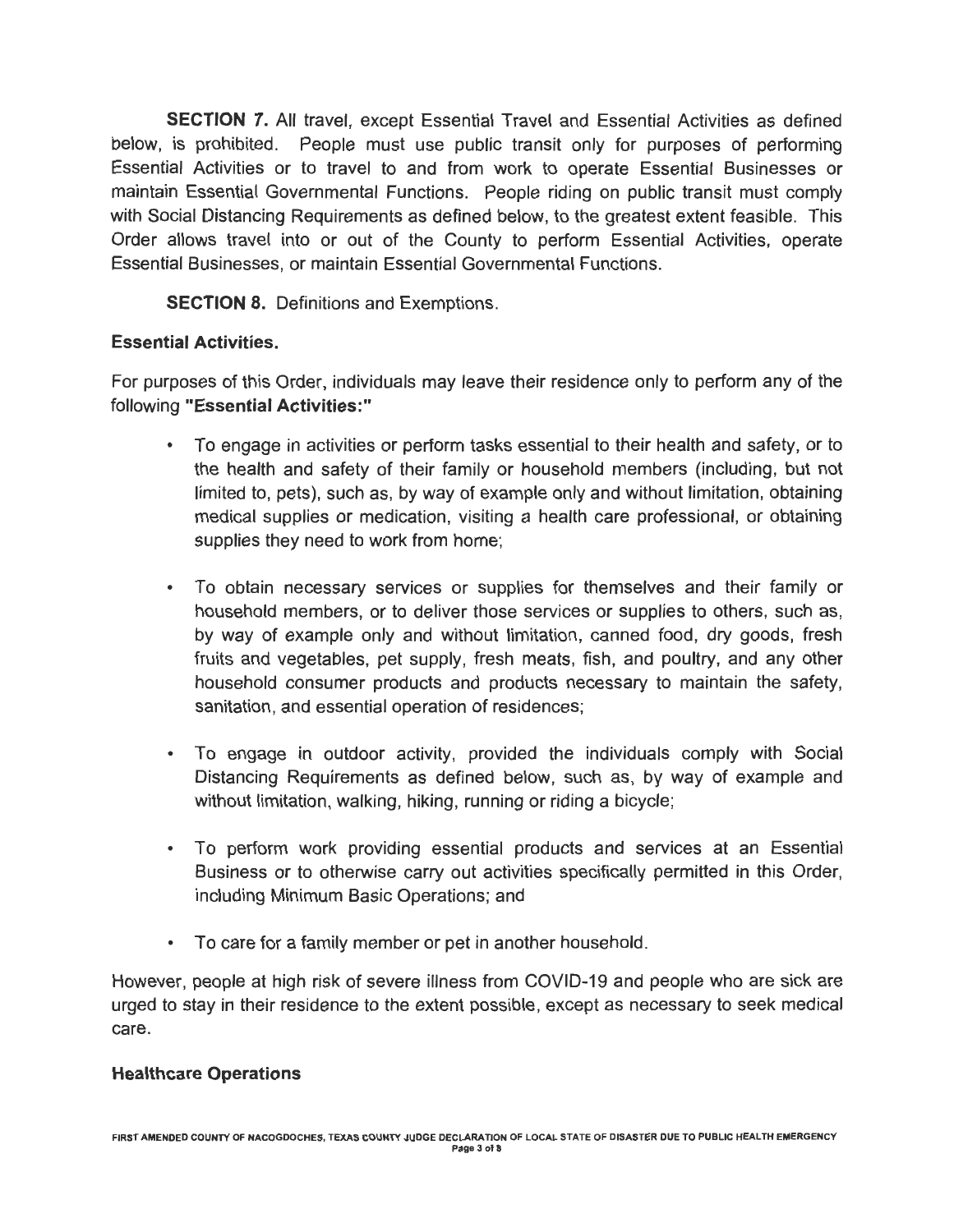For purposes of this Order, individuals may leave their residence to work for or obtain services at any **"Healthcare Operations"** including hospitals, clinics, dentists, pharmacies, pharmaceutical, and biotechnology companies, other healthcare facilities, healthcare suppliers, home healthcare services providers, mental health providers, or any related and/or ancillary healthcare services.

"Healthcare Operations" also includes veterinary care and all healthcare services provided to animals. This exemption shall be construed broadly to avoid any impacts to the delivery of healthcare, broadly defined. "Healthcare Operations" does not include fitness and exercise gyms and similar facilities.

#### **Essential Infrastructure**

For purposes of this Order, individuals may leave their residence to provide any services or perform any work necessary to the operations and maintenance of **"Essential Infrastructure,"** including, but not limited to, construction, airport operations, water, sewer, gas, electrical, oil refining, roads and highways, public transportation, solid waste collection and removal, internet, and telecommunications systems (including the provision of essential global, national, and local infrastructure for computing services, business infrastructure, communications, and web-based services), provided that they carry out those services or they work in compliance with Social Distancing Requirements as defined below, to the extent possible.

For purposes of this Order, all first responders, emergency management personnel, emergency dispatchers, court personnel, and law enforcement personnel, and others who need to perform essential services are categorically exempt from this Order.

#### **Essential Governmental Functions**

Nothing in this Order shall prohibit any individual from performing or accessing **"Essential Governmental Functions,"** as determined by the governmental entity performing those functions. All Essential Governmental Functions shall be performed in compliance with Social Distancing Requirements as defined in this Order, to the extent possible.

For the purposes of this Order, covered businesses include any for-profit, non-profit, or educational entities, regardless of the nature of the service, the function they perform, or its corporate or entity structure.

#### **Essential Businesses**

For the purposes of this Order, **"Essential Businesses"** means:

Healthcare Operations and Essential Infrastructure.

Grocery stores, certified farmers' markets, farm and produce stands, supermarkets, food banks, convenience stores, and other establishments engaged in the retail sale of canned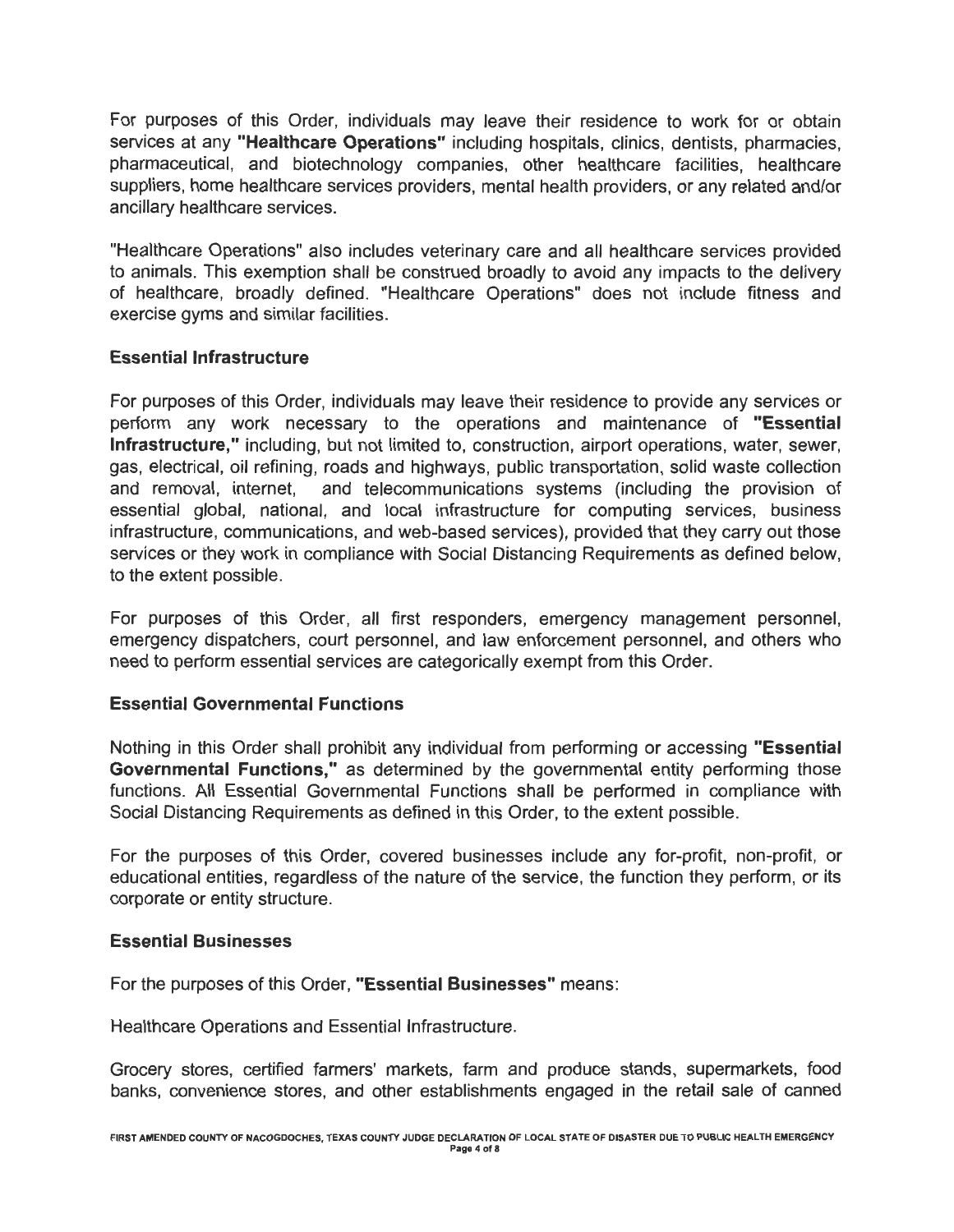food, dry goods, fresh fruits and vegetables, pet supply, fresh meats, fish, and poultry, and any other household consumer products (such as cleaning and personal care products), and liquor stores. This definition includes stores that sell groceries and also sell other non-grocery products, and products necessary to maintaining the safety, sanitation, and essential operation of residences.

Food cultivation, including farming, livestock, and fishing.

Businesses that provide food, shelter, and social services, and other necessities of life for economically disadvantaged or otherwise needy individuals.

Businesses engaged in the buying, selling, transferring, storing, transporting, licensing or registration of firearms, air guns, knives, ammunition, or firearm or air gun supplies or accessories.

Newspapers, television, radio, and other media services.

Gas stations and auto supply, auto repair, auto sales, and related facilities.

Recreational vehicle supply, recreational vehicle sales, and related facilities.

Banks and related financial institutions.

Hardware and construction supply stores.

Plumbers, electricians, exterminators, and other service providers who provide services that are necessary to maintaining the safety, sanitation, and essential operation of residences, Essential Activities, and Essential Businesses.

Businesses providing mailing and shipping services, including post office boxes; Laundromats, drycleaners, and laundry service providers.

Restaurants and other facilities that prepare and serve food, but only for delivery, drive through or carry out. Schools and other entities that typically provide food services to students or members of the public may continue to do so under this Order on the condition that the food is provided to students or members of the public on a pick-up and take-away basis only. Schools and other entities that provide food services under this exemption shall not permit the food to be eaten at the site where it is provided, or at any other gathering site.

**Note:** Patrons may not wait inside a restaurant for their food orders. If there is a line or gathering of persons (outside of their vehicles) waiting to be served, such places puts everyone in the line or gathering at a higher risk of transmission of COVID-19. Restaurants are urged to create a system that does not involve such lines or gatherings of people waiting to order or waiting to receive their order. For example, a system where the customers call in their order and stay in or at their vehicles until notified that their order is ready---with only one customer at the transaction point at a time, or other methods that assure that the purposes of this Order are served. Stressing the need for call ahead or internet ordering also will cut down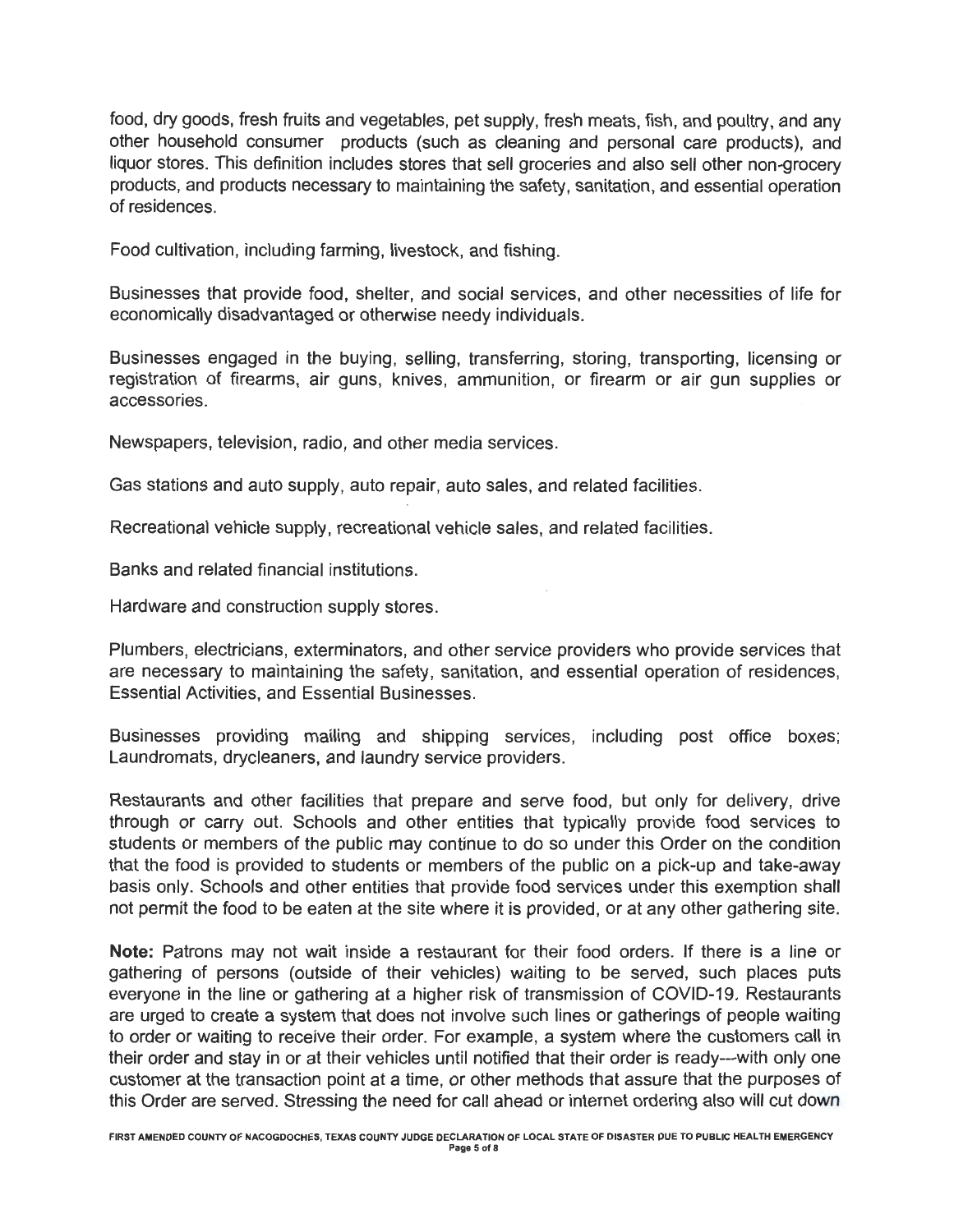on waiting time and could be used in conjunction with the customer calling in or texting when he or she has arrived to allow for straight to vehicle service. If lines cannot be avoided, it shall be the restaurant management's responsibility to assure that safe Social Distancing is practiced. This rule also applies to food trucks.

Businesses that supply products needed for people to work from home.

Businesses that supply other essential businesses with the support or supplies necessary to operate.

Businesses that ship or deliver groceries, food, goods or services directly to residences.

Airlines, taxis, and other private transportation providers providing transportation services necessary for Essential Activities and other purposes expressly authorized in this Order.

Home-based care for seniors, adults, or children.

Residential facilities and shelters for seniors, adults, and children.

Professional services: legal, accounting, insurance, real estate services (including appraisal, survey, and title services).

Childcare facilities providing services that enable employees exempted in this Order to work as permitted.

Utilities, telecommunications, trash collection and disposal, law enforcement, EMS/ambulance, corrections, dispatch, animal shelters, and governmental employees who have not been specifically deemed non-essential and sent home by the government entity.

Janitorial and maintenance services, funeral industry, defense industry, space and technology industry, technology support, and scientific research.

Religious services provided in residences, healthcare operations, at funerals, or provided online while being broadcast from a religious facility. Religious services remain subject to Executive Orders issued by the Governor of the State of Texas.

#### **Minimum Basic Operations**

For the purposes of this Order, **"Minimum Basic Operations"** include the following, provided that employees comply with Social Distancing Requirements as defined below, to the extent possible, while carrying out such operations:

The minimum necessary activities to maintain the value of the business' inventory, ensure security, process payroll and employee benefits, or for related functions; and

The minimum necessary activities to facilitate employees of the business being able to continue to work remotely from their residences.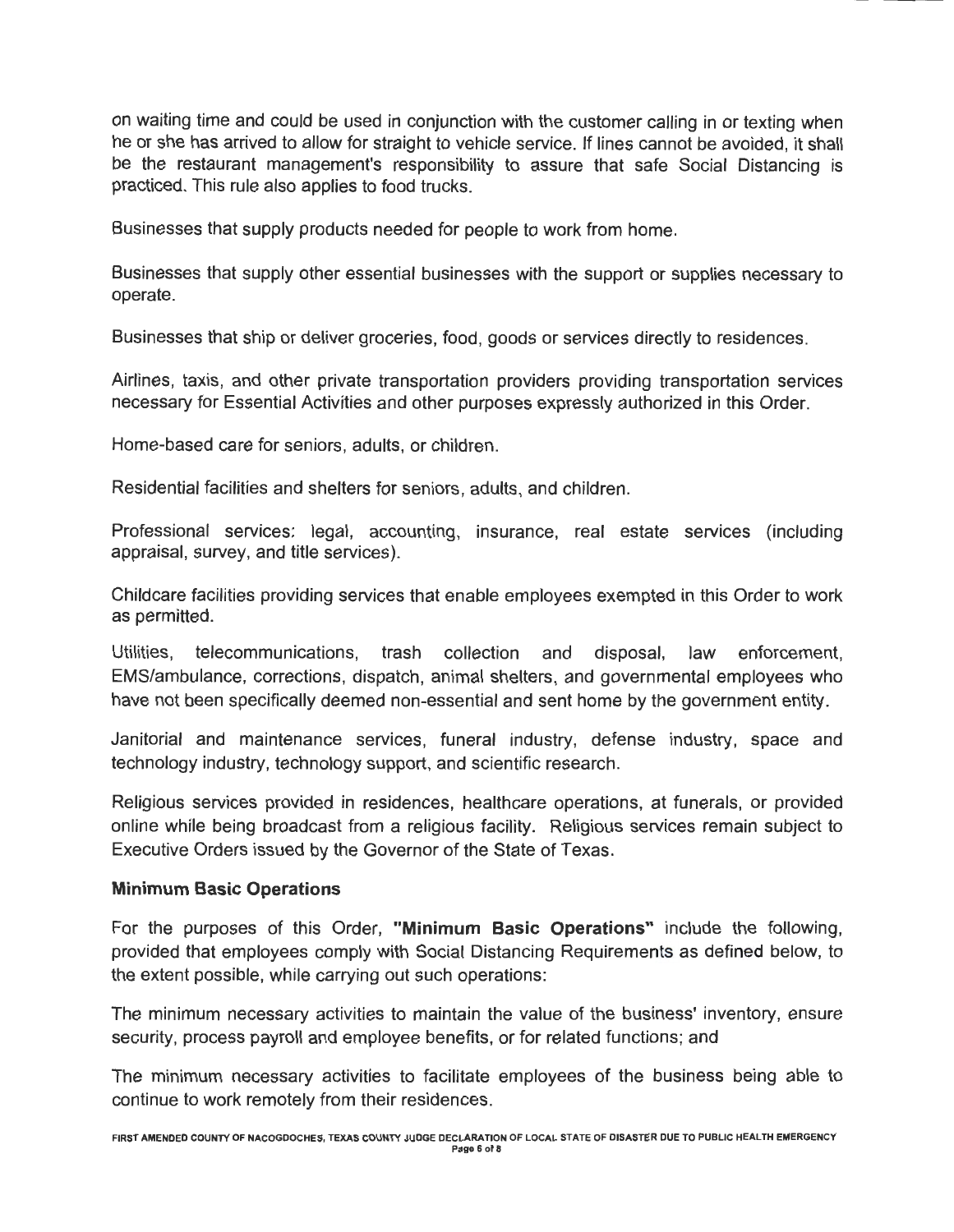## **Essential Travel**

For the purposes of this Order, "Essential Travel" includes travel for any of the following purposes:

Any travel related to the provision of or access to Essential Activities, Essential Governmental Functions, Essential Businesses, or Minimum Basic Operations.

Travel to care for elderly, minors, dependents, persons with disabilities, or other vulnerable persons.

Travel to or from educational institutions for purposes of receiving materials for distance learning, for receiving meals, and any other related services.

Travel to return to a place of residence from outside the jurisdiction.

Travel required by law enforcement or court order; or

Travel required for non-residents to return to their place of residence outside the County. Individuals are strongly encouraged to verify that their transportation out of the County remains available and functional prior to commencing such travel. Individuals engaged in any Essential Travel must comply with all Social Distancing Requirements as defined below.

For purposes of this Order, residences include hotels, motels, shared rental units, and similar facilities.

## **Social Distancing Requirements**

For purposes of this Order, **"Social Distancing Requirements"** includes maintaining at least six (6) foot social distancing from other individuals, washing hands with soap and water for at least twenty (20) seconds as frequently as possible or using hand sanitizer, covering coughs or sneezes (into the sleeve or elbow, not hands), regularly cleaning hightouch surfaces, and not shaking hands.

Non-essential businesses shall shut down except for maintaining Minimum Basic Operations as defined herein. Essential Businesses exempted from shut down are encouraged to determine staff who are essential to operations and to send non-essential staff home

When people need to leave their places of residence, whether to obtain, or perform vital services, or to otherwise facilitate authorized activities necessary for continuity of social and commercial life, they should at all times as reasonably possible comply with Social Distancing Requirements as defined in this Order.

All provisions of this Order should be interpreted to effectuate this intent.